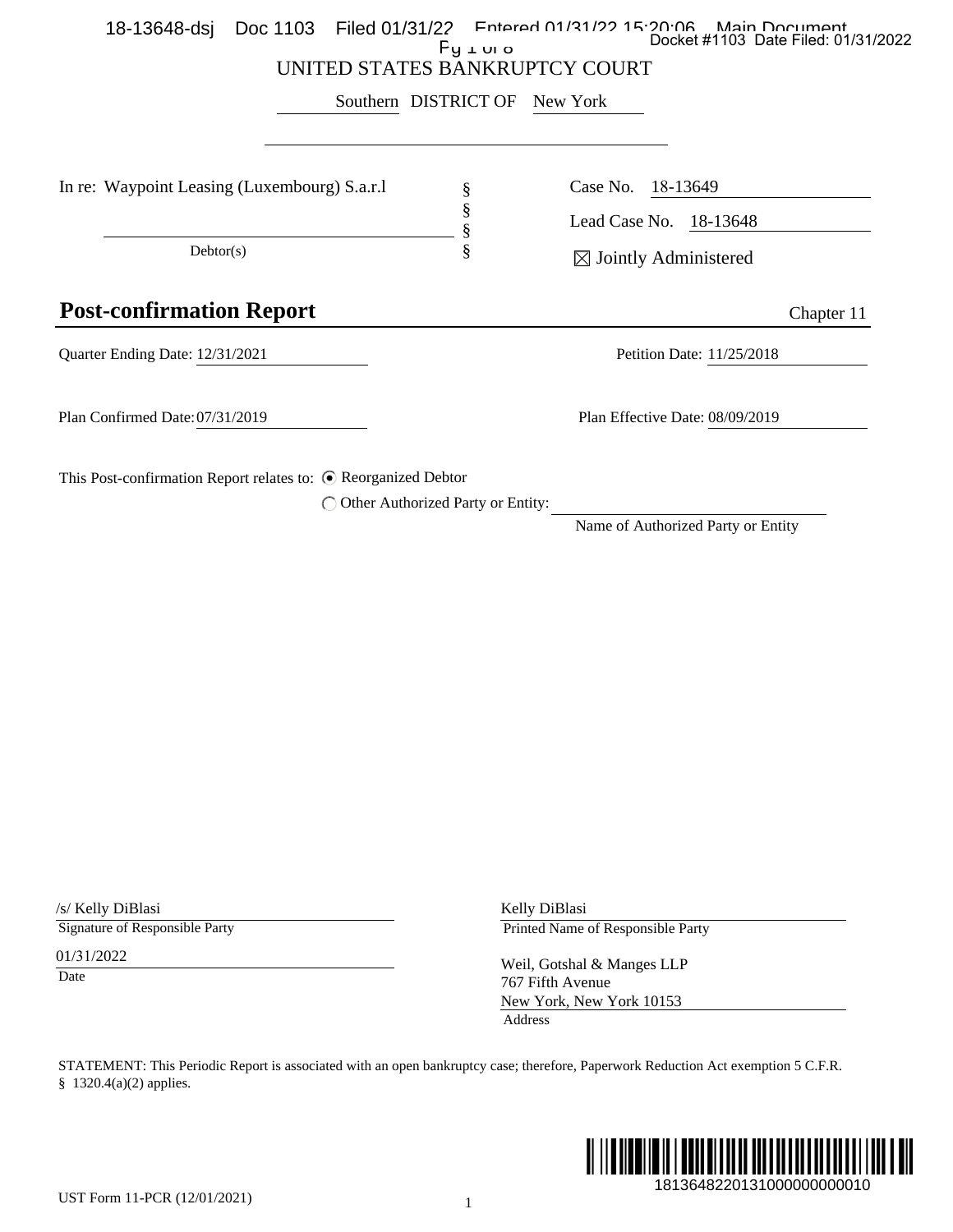# 18-13648-dsj Doc 1103 Filed 01/31/22 Entered 01/31/22 15:20:06 Main Document Pg 2 of 8

## Debtor's Name Waypoint Leasing (Luxembourg) S.a.r.l Case No. 18-13649

### **Part 1: Summary of Post-confirmation Transfers**

|                                        | <b>Current Quarter</b> | <b>Total Since</b><br><b>Effective Date</b> |
|----------------------------------------|------------------------|---------------------------------------------|
| a. Total cash disbursements            | \$0                    | \$0                                         |
| b. Non-cash securities transferred     | \$0                    | \$0                                         |
| c. Other non-cash property transferred | \$0                    | \$0                                         |
| d. Total transferred $(a+b+c)$         | \$0                    | \$0                                         |

|    |                         | Part 2: Preconfirmation Professional Fees and Expenses                                                 |                               |                                    |                        |                         |                    |
|----|-------------------------|--------------------------------------------------------------------------------------------------------|-------------------------------|------------------------------------|------------------------|-------------------------|--------------------|
|    |                         |                                                                                                        |                               | Approved<br><b>Current Quarter</b> | Approved<br>Cumulative | Paid Current<br>Quarter | Paid<br>Cumulative |
| a. |                         | Professional fees & expenses (bankruptcy)<br>incurred by or on behalf of the debtor<br>Aggregate Total |                               |                                    | \$37,703,038           | \$0                     | \$37,703,038       |
|    |                         | Itemized Breakdown by Firm                                                                             |                               |                                    |                        |                         |                    |
|    |                         | Firm Name                                                                                              | Role                          |                                    |                        |                         |                    |
|    |                         | Weil, Gotshal & Manages LLP Lead Counsel                                                               |                               | \$0                                | \$15,487,421           | \$0                     | \$15,487,421       |
|    | ii                      | FTI Consulting Inc                                                                                     | <b>Financial Professional</b> | \$0                                | \$3,387,021            | \$0                     | \$3,387,021        |
|    | iii                     | White & Case LLP                                                                                       | Other                         | \$0                                | \$8,290,679            | \$0                     | \$8,290,679        |
|    | iv                      | Houlihan Lokey Capital Inc                                                                             | <b>Financial Professional</b> | \$0                                | \$10,537,917           | \$0                     | \$10,537,917       |
|    | V                       |                                                                                                        |                               |                                    |                        |                         |                    |
|    | vi                      |                                                                                                        |                               |                                    |                        |                         |                    |
|    | vii                     |                                                                                                        |                               |                                    |                        |                         |                    |
|    | viii                    |                                                                                                        |                               |                                    |                        |                         |                    |
|    | ix                      |                                                                                                        |                               |                                    |                        |                         |                    |
|    | $\mathbf X$             |                                                                                                        |                               |                                    |                        |                         |                    |
|    | xi                      |                                                                                                        |                               |                                    |                        |                         |                    |
|    | xii                     |                                                                                                        |                               |                                    |                        |                         |                    |
|    | xiii                    |                                                                                                        |                               |                                    |                        |                         |                    |
|    | xiv                     |                                                                                                        |                               |                                    |                        |                         |                    |
|    | XV                      |                                                                                                        |                               |                                    |                        |                         |                    |
|    | xvi                     |                                                                                                        |                               |                                    |                        |                         |                    |
|    | xvii                    |                                                                                                        |                               |                                    |                        |                         |                    |
|    | xviii                   |                                                                                                        |                               |                                    |                        |                         |                    |
|    | xix                     |                                                                                                        |                               |                                    |                        |                         |                    |
|    | $\mathbf{X} \mathbf{X}$ |                                                                                                        |                               |                                    |                        |                         |                    |
|    | xxi                     |                                                                                                        |                               |                                    |                        |                         |                    |
|    | xxii                    |                                                                                                        |                               |                                    |                        |                         |                    |
|    | xxiii                   |                                                                                                        |                               |                                    |                        |                         |                    |
|    | xxiv                    |                                                                                                        |                               |                                    |                        |                         |                    |
|    | <b>XXV</b>              |                                                                                                        |                               |                                    |                        |                         |                    |
|    | xxvi                    |                                                                                                        |                               |                                    |                        |                         |                    |
|    | xxvii                   |                                                                                                        |                               |                                    |                        |                         |                    |
|    | xxviii                  |                                                                                                        |                               |                                    |                        |                         |                    |
|    | xxix                    |                                                                                                        |                               |                                    |                        |                         |                    |

UST Form 11-PCR (12/01/2021) 2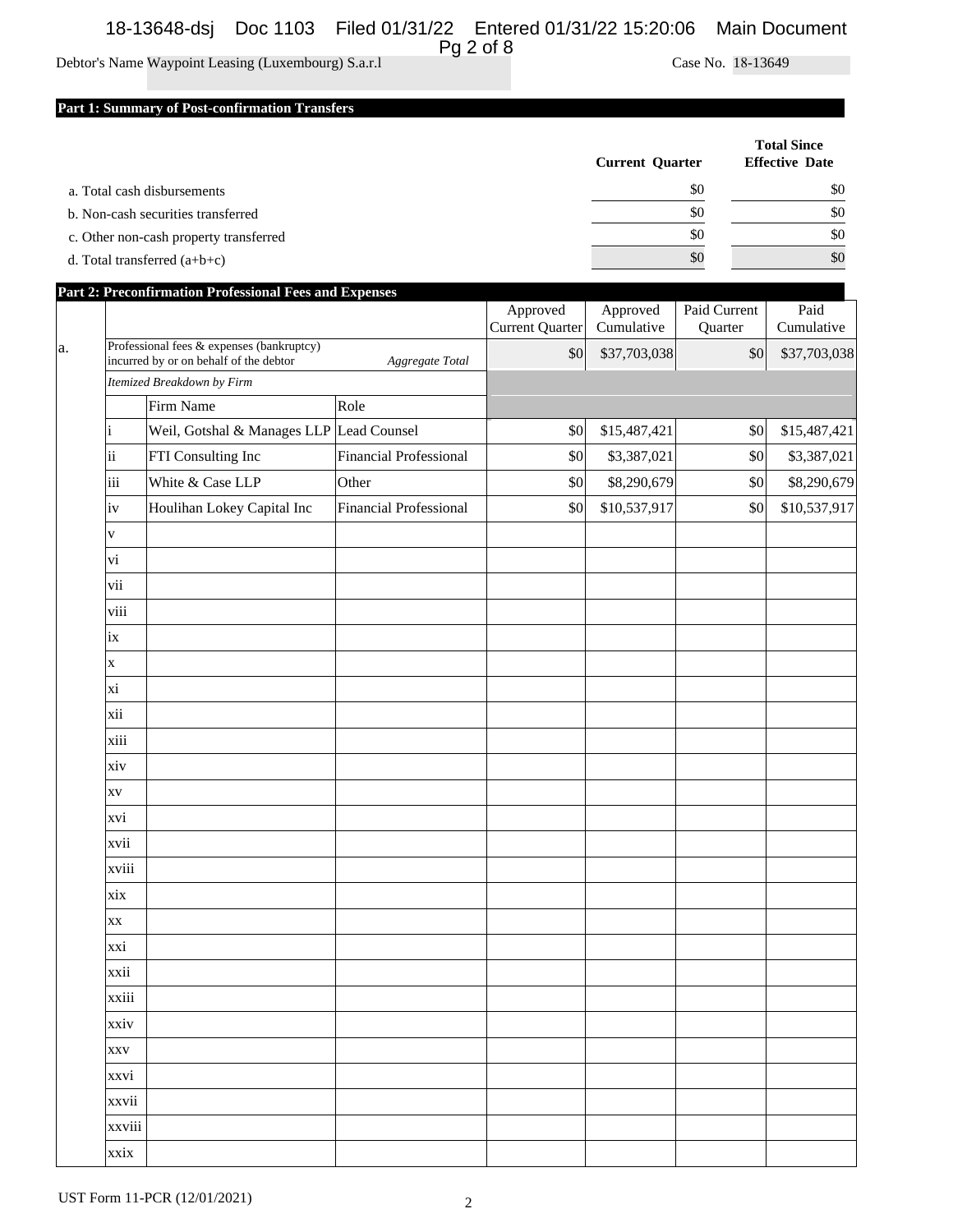| <b>XXX</b>             |  |  |  |
|------------------------|--|--|--|
| xxxi                   |  |  |  |
| xxxii                  |  |  |  |
| xxxiii                 |  |  |  |
| xxxiv                  |  |  |  |
| <b>XXXV</b>            |  |  |  |
| xxxvi                  |  |  |  |
| xxxvii                 |  |  |  |
| xxxvii                 |  |  |  |
| xxxix                  |  |  |  |
| x1                     |  |  |  |
| xli                    |  |  |  |
| xlii                   |  |  |  |
| xliii                  |  |  |  |
| xliv                   |  |  |  |
| xlv                    |  |  |  |
| xlvi                   |  |  |  |
| xlvii                  |  |  |  |
| xlviii                 |  |  |  |
| xlix                   |  |  |  |
| $\vert$ 1              |  |  |  |
| $\overline{\text{li}}$ |  |  |  |
| lii                    |  |  |  |
| liii                   |  |  |  |
| liv                    |  |  |  |
| $ _{\mathrm{lv}}$      |  |  |  |
| lvi                    |  |  |  |
| lvii                   |  |  |  |
| lviii                  |  |  |  |
| lix                    |  |  |  |
| x                      |  |  |  |
| lxi                    |  |  |  |
| lxii                   |  |  |  |
| 1xiii                  |  |  |  |
| <sub>lxiv</sub>        |  |  |  |
| l x v                  |  |  |  |
| 1xvi                   |  |  |  |
| 1xvii                  |  |  |  |
| 1xviii                 |  |  |  |
| lxix                   |  |  |  |
| lxx                    |  |  |  |
| lxxi                   |  |  |  |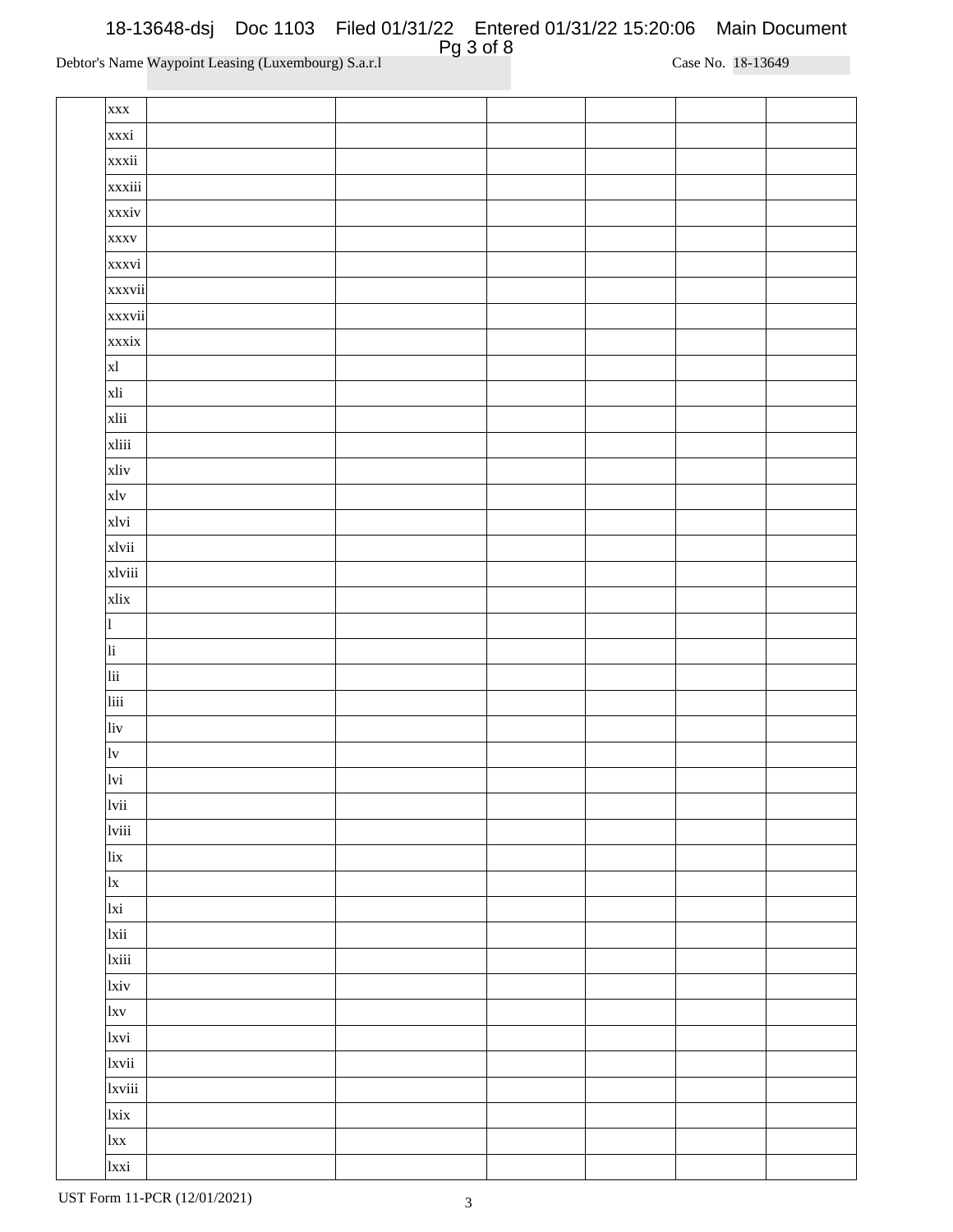| 1xxii            |  |  |  |
|------------------|--|--|--|
| lxxiii           |  |  |  |
| 1xxiv            |  |  |  |
| <b>lxxv</b>      |  |  |  |
| 1xxvi            |  |  |  |
| lxxvii           |  |  |  |
| 1xxviii          |  |  |  |
| lxxix            |  |  |  |
| <sub>1</sub> xxx |  |  |  |
| 1xxxi            |  |  |  |
| lxxxii           |  |  |  |
| 1xxxiii          |  |  |  |
| 1xxxiv           |  |  |  |
| 1xxxv            |  |  |  |
| 1xxxvi           |  |  |  |
| 1xxxvi           |  |  |  |
| 1xxxvi           |  |  |  |
| lxxxix           |  |  |  |
| $\vert$ xc       |  |  |  |
| xci              |  |  |  |
| xcii             |  |  |  |
| xciii            |  |  |  |
| xciv             |  |  |  |
| xcv              |  |  |  |
| xcvi             |  |  |  |
| xcvii            |  |  |  |
| xcviii           |  |  |  |
| xcix             |  |  |  |
| $\vert c \vert$  |  |  |  |
| ci               |  |  |  |

|    |     |                                                                                        |                               | Approved<br>Current Quarter | Approved<br>Cumulative | Paid Current<br><b>Ouarter</b> | Paid<br>Cumulative |
|----|-----|----------------------------------------------------------------------------------------|-------------------------------|-----------------------------|------------------------|--------------------------------|--------------------|
| b. |     | Professional fees & expenses (nonbankruptcy)<br>incurred by or on behalf of the debtor | Aggregate Total               | \$0                         | \$1,633,637            | \$0                            | \$7,313,637        |
|    |     | Itemized Breakdown by Firm                                                             |                               |                             |                        |                                |                    |
|    |     | Firm Name                                                                              | Role                          |                             |                        |                                |                    |
|    |     | <b>KPMG</b> Ireland                                                                    | <b>Financial Professional</b> | \$0                         | \$635,136              | \$0                            | \$6,315,136        |
|    | 11  | A&L Goodbody Solicitors                                                                | Co-Counsel                    | \$0                         | \$617,275              | \$0                            | \$617,275          |
|    | iii | Kurtzman Carson Consultants                                                            | $O$ ther                      | \$0                         | \$184,811              | \$0                            | \$184,811          |
|    | iv  | Ernst and Young Chartered Acd Financial Professional                                   |                               | \$0                         | \$10,475               | \$0                            | \$10,475           |
|    | V   | Watson, Farley & Williams LLPLocal Counsel                                             |                               | \$0                         | \$185,940              | \$0                            | \$185,940          |
|    | vi  |                                                                                        |                               |                             |                        |                                |                    |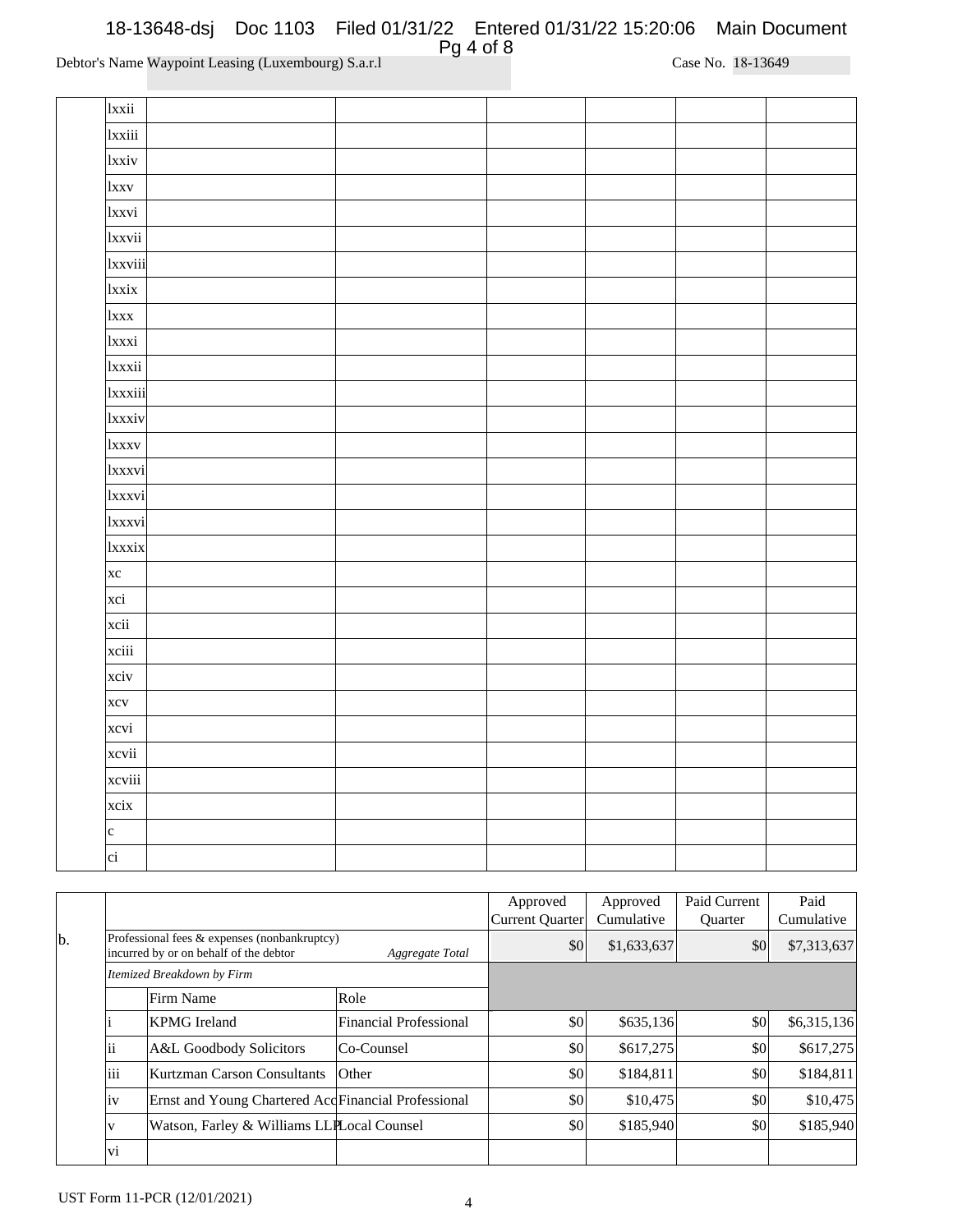| $\vert$ vii  |  |  |  |
|--------------|--|--|--|
| $\vert$ viii |  |  |  |
| $\vert$ ix   |  |  |  |
| $\mathbf{x}$ |  |  |  |
| $\vert$ xi   |  |  |  |
| xii          |  |  |  |
| xiii         |  |  |  |
| xiv          |  |  |  |
| <b>XV</b>    |  |  |  |
| xvi          |  |  |  |
| xvii         |  |  |  |
| xviii        |  |  |  |
| xix          |  |  |  |
| <b>XX</b>    |  |  |  |
| xxi          |  |  |  |
|              |  |  |  |
| xxii         |  |  |  |
| xxiii        |  |  |  |
| xxiv         |  |  |  |
| <b>XXV</b>   |  |  |  |
| xxvi         |  |  |  |
| xxvii        |  |  |  |
| xxviii       |  |  |  |
| xxix         |  |  |  |
| <b>XXX</b>   |  |  |  |
| xxxi         |  |  |  |
| xxxii        |  |  |  |
| xxxiii       |  |  |  |
| xxxiv        |  |  |  |
| <b>XXXV</b>  |  |  |  |
| xxxvi        |  |  |  |
| xxxvii       |  |  |  |
| xxxvii       |  |  |  |
| xxxix        |  |  |  |
| x            |  |  |  |
| xli          |  |  |  |
| xlii         |  |  |  |
| xliii        |  |  |  |
| xliv         |  |  |  |
| x1v          |  |  |  |
| xlvi         |  |  |  |
| xlvii        |  |  |  |
| xlviii       |  |  |  |
|              |  |  |  |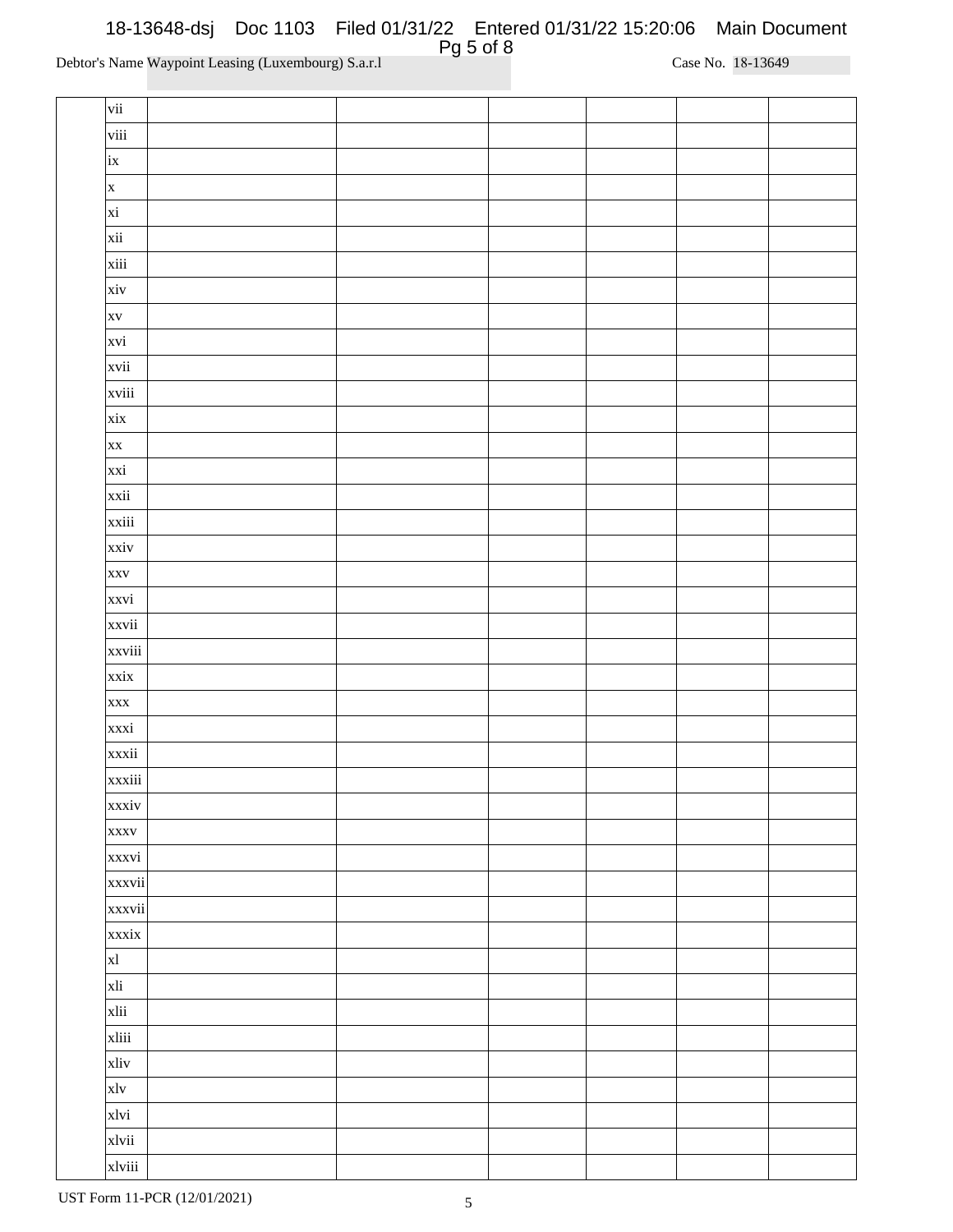| xlix              |  |  |  |
|-------------------|--|--|--|
| $\vert$ 1         |  |  |  |
| li                |  |  |  |
| lii               |  |  |  |
| liii              |  |  |  |
| liv               |  |  |  |
| 1v                |  |  |  |
| lvi               |  |  |  |
| lvii              |  |  |  |
| lviii             |  |  |  |
| lix               |  |  |  |
| x                 |  |  |  |
| lxi               |  |  |  |
| lxii              |  |  |  |
| 1xiii             |  |  |  |
| $\vert xiv \vert$ |  |  |  |
| l x v             |  |  |  |
| 1xvi              |  |  |  |
| 1xvii             |  |  |  |
|                   |  |  |  |
| 1xviii            |  |  |  |
| lxix              |  |  |  |
| $\vert x \vert x$ |  |  |  |
| lxxi              |  |  |  |
| lxxii             |  |  |  |
| 1xxiii            |  |  |  |
| 1xxiv             |  |  |  |
| <sub>lxxv</sub>   |  |  |  |
| 1xxvi             |  |  |  |
| 1xxvii            |  |  |  |
| 1xxviii           |  |  |  |
| <sub>lxxix</sub>  |  |  |  |
| 1xxx              |  |  |  |
| 1xxxi             |  |  |  |
| 1xxxii            |  |  |  |
| 1xxxiii           |  |  |  |
| 1xxxiv            |  |  |  |
| 1xxxv             |  |  |  |
| 1xxxvi            |  |  |  |
| 1xxxvi            |  |  |  |
| 1xxxvi            |  |  |  |
| 1xxxix            |  |  |  |
| $x$ c             |  |  |  |
|                   |  |  |  |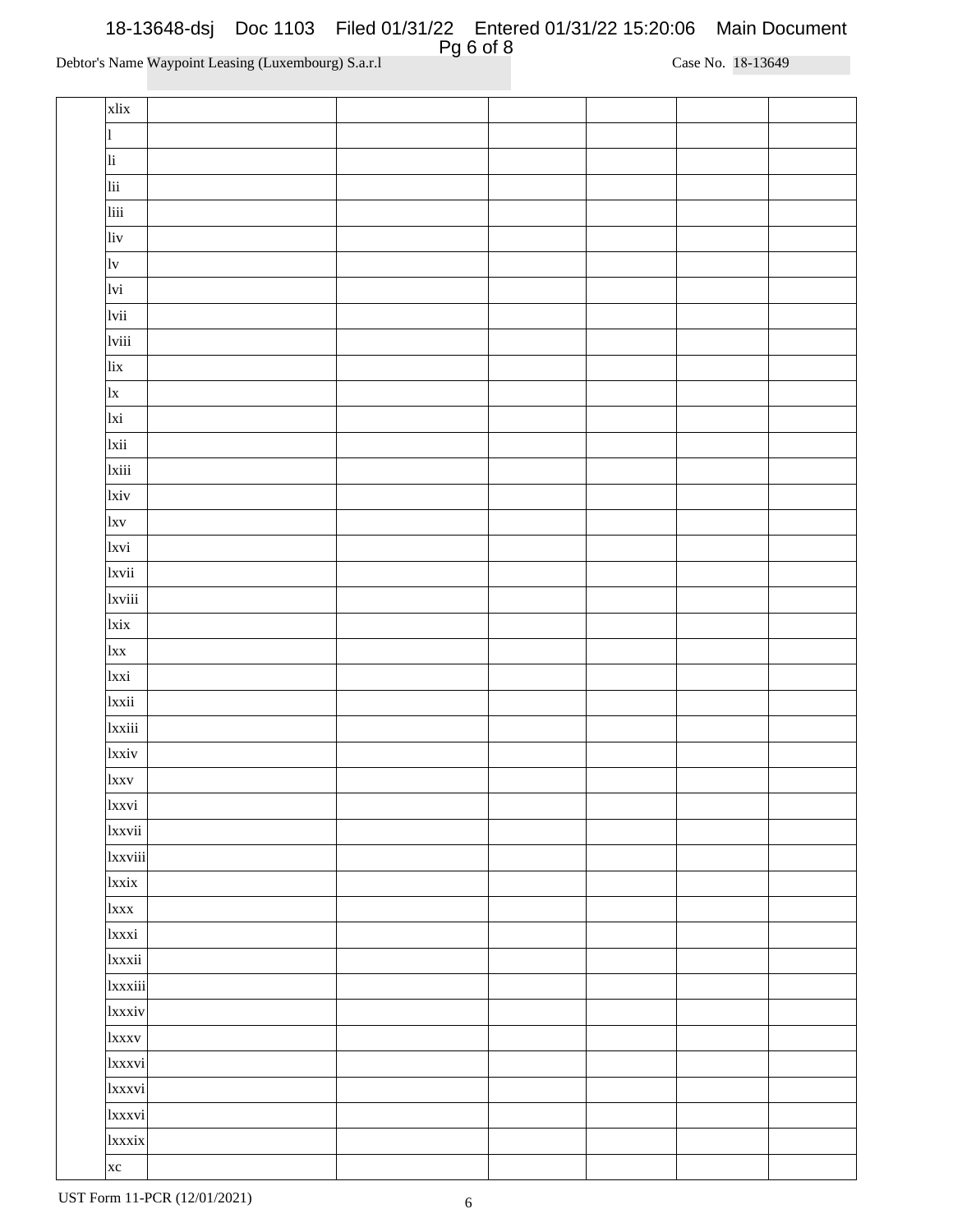|     | xci                                                      |     |              |                         |              |
|-----|----------------------------------------------------------|-----|--------------|-------------------------|--------------|
|     | xcii                                                     |     |              |                         |              |
|     | xciii                                                    |     |              |                         |              |
|     | xciv                                                     |     |              |                         |              |
|     | <b>XCV</b>                                               |     |              |                         |              |
|     | xcvi                                                     |     |              |                         |              |
|     | xcvii                                                    |     |              |                         |              |
|     | xcviii                                                   |     |              |                         |              |
|     | xcix                                                     |     |              |                         |              |
|     | lc.                                                      |     |              |                         |              |
|     | ci                                                       |     |              |                         |              |
| lc. | All professional fees and expenses (debtor & committees) | \$0 | \$39,336,675 | $\vert \$\text{0}\vert$ | \$39,336,675 |

# **Part 3: Recoveries of the Holders of Claims and Interests under Confirmed Plan**

|                             | <b>Total</b><br>Anticipated<br><b>Payments</b><br><b>Under Plan</b> | Paid Current<br><b>Ouarter</b> | <b>Paid Cumulative</b> | <b>Allowed Claims</b> | % Paid of<br><b>Allowed</b><br><b>Claims</b> |
|-----------------------------|---------------------------------------------------------------------|--------------------------------|------------------------|-----------------------|----------------------------------------------|
| a. Administrative claims    | \$0                                                                 | \$0                            | \$0                    | \$0                   | 0%                                           |
| b. Secured claims           | \$0                                                                 | \$0                            | \$0                    | \$0                   | 0%                                           |
| c. Priority claims          | \$0                                                                 | \$0                            | \$0                    | \$142,946             | 0%                                           |
| d. General unsecured claims | \$0                                                                 | \$0                            | \$0                    | \$1,491,070,837       | 0%                                           |
| e. Equity interests         | \$0                                                                 | \$0                            | \$0                    |                       |                                              |

| <b>Part 4: Questionnaire</b>                                                             |                        |
|------------------------------------------------------------------------------------------|------------------------|
| a. Is this a final report?                                                               | No(<br>Yes ( $\cap$    |
| If yes, give date Final Decree was entered:                                              |                        |
| If no, give date when the application for Final Decree is anticipated:<br>01/01/2024     |                        |
| b. Are you current with quarterly U.S. Trustee fees as set forth under 28 U.S.C. § 1930? | Yes $\odot$ No $\odot$ |
|                                                                                          |                        |